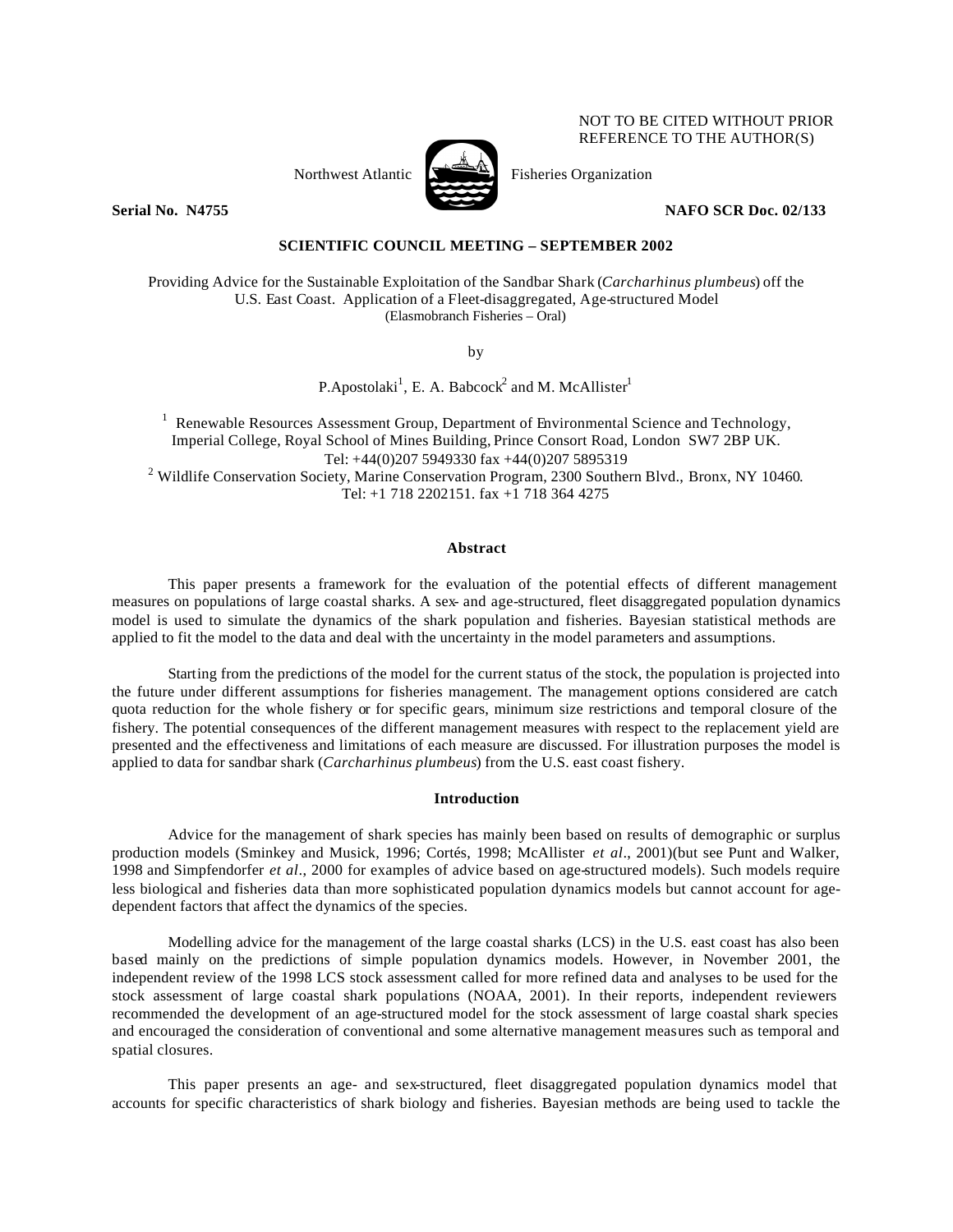uncertainty in the choice of appropriate population dynamics model structure and model parameters. The methodology is applied to the fishery for sandbar shark, *Carcharhinus plumbeus*, off the U.S. east coast and estimates of key biological parameters and the current status of the population are provided. Based on the outcome of the analysis for the current status of the stock, the model evaluates the potential commercial effects of conventional and alternative management measures.

#### **Materials and Methods**

#### *Population dynamics model*

A fleet disaggregated, age-structured model is used for the simulation of fish population dynamics. Annual steps are used for the calculations and the values of the variables of interest are calculated at the beginning of each year except for the variables characterising fish exploitation. These latter values are calculated twice each year since it has been assumed that the fishery takes place in two discrete fishing periods.

If the number of fish from each group that are caught or die from natural reasons in a year, *t*, is known, then the number of fish of age, *a*, and sex, *g* at the end of this year,  $N^e_{g,t,a}$  would be:

(1)  
\n
$$
N_{g,t,a}^{e} = \begin{cases}\n\left[ (f_g \cdot N_{0,t} \cdot S_a^{1/4} - C_{g,t,a}^{(2)}) S_a^{1/4} & a = 0, \\
\left[ (N_{g,t,a-1}^{b} \cdot S_{a-1}^{1/4} - C_{g,t,a-1}^{(1)}) S_{a-1}^{1/4} \cdot S_a^{1/4} - C_{g,t,a}^{(2)} \right] \cdot S_a^{1/4} & a \ge 1 \\
\left\{ \left[ (N_{g,t,a_{\text{max}}-1}^{b}, S_{a_{\text{max}}-1}^{1/4} - C_{g,t,a_{\text{max}}-1}^{(1)}) \cdot S_{a_{\text{max}}-1}^{1/4} + a = a_{\text{max}} \right. \\
\left. (N_{g,t,a_{\text{max}}}^{b}, S_{a_{\text{max}}}^{1/4} - C_{g,t,a_{\text{max}}}^{(1)}) \cdot S_{a_{\text{max}}}^{1/4} \right] \cdot S_{a_{\text{max}}}^{1/4} - C_{g,t,a_{\text{max}}}^{(2)} \right\} S_{a_{\text{max}}}^{1/4}
$$

where  $S_a$  is the survival at age *a* from natural causes of death,  $N_{0t}$  is the number of pups at time *t* and  $f_g$  is the fraction of pups of sex *g*. It is assumed that pups are vulnerable to fishing and that the survival per year of fish in age class, *a*, *Sa*, is constant. Catches of fish of age *a* and sex, *g*, during the first and second half of the year,  $C^{(1)}_{g,t,a}$ ,  $C^{(2)}_{g,t,a}$ , respectively, are taken in a pulse in the middle of each fishing period after the population has experienced natural mortality for half of the fishing period. The number of fish caught during the first fishing season of each year with gear, *j*,  $C_{g,t,a,j}^{(1)}$ , is calculated as follows (Punt and Walker, 1998):

(2) 
$$
C_{g,t,a,j}^{(1)} = (N_{g,t,a}^b \cdot S_a^{1/4} - \sum_j^{j-1} C_{g,t,a,j'}^{(1)}) \cdot v_{g,a+0.5,j} \cdot u_{t,j}^{(1)},
$$

where  $V_{g,a,j}$  denotes fish vulnerability to gear *j* at age *a*, and  $u_{t,j}$  is the exploitation rate per gear, *j*, at time, *t*. The assumption underlying this equation is that fishing using different gears is a successive process such that, at any given time fish are caught with only one gear. If the catch per fishing period and gear, are known then the exploitation rate for the first fishing period,  $u_{i,j}^{(1)}$  is (Punt and Walker, 1998):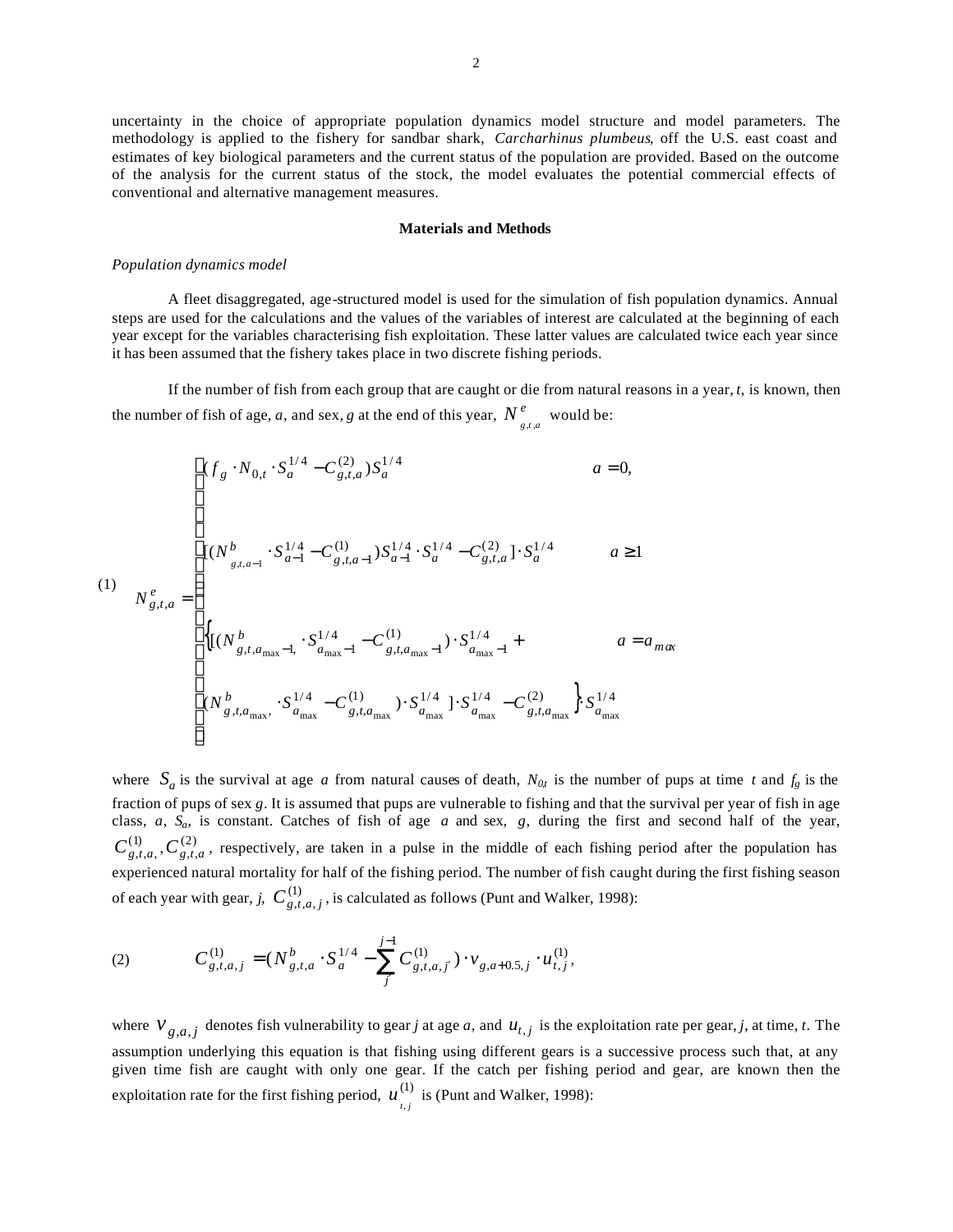(3) 
$$
u_{t,j}^{(1)} = \frac{C_{t,j}^{(1)}}{\sum_{g} \sum_{a=0}^{a_{\text{max}}} w_{g,a+0.75} \cdot v_{g,a+0.75,j} \cdot \left[ N_{g,t,a}^{b} \cdot S_a^{1/4} - \sum_{j=1}^{j-1} C_{g,t,a,j}^{(1)} \right]}
$$

In the above equation, catch per fishing period is assumed to be in biomass units and therefore, the weight of fish,  $w_{g,a}$ , is needed to calculate the exploitation rate. If the catch data are given in numbers of fish, then we do not need to multiply by fish weight. The weight of fish in age class, *a*, used for the calculations is equal to the weight of fish at age *a* + 0.75 for the first period and of age *a* + 0.25 for the second period of each year since it has been assumed that pups are born in the middle of the year. Fish weight at age *a*, is expressed as a function of fish length,  $L_{g,a}$ :

(4) 
$$
w_{g,a} = d_g (L_{g,a})^{b_g},
$$

where  $d_g$  and  $b_g$  are constants and fish length at age is described by the von Bertalanffy growth equation (VBGE):

(5) 
$$
L_{g,a} = L_{\infty,g} \cdot (1 - e^{-k_g(a - t_{o,g})}),
$$

where  $L_{\infty,g}$  is the theoretical maximum asymptotic length of fish of sex *g*, and  $k_g$ ,  $t_{og}$  are constants.

The exploitation rate per gear for the second fishing period of a year is calculated in a similar way. However, the number of fish at the beginning of the second season is equal to  $N^b$  $N_{g,t,a,r}^b$  minus the fish that die due to natural and fishing mortality during the first fishing period of the same year.

 If the number of fish at age, *a*, that are caught in each fishery at time period, *t*, is known then the exploitable fish biomass/number per gear can be calculated. The exploitable number of fish for the first period of a year is:

(6) 
$$
N_{t,j}^{\text{expl}} = \sum_{g=1}^{2} \sum_{a=0}^{a_{\text{max}}} (N_{g,t,a}^b \cdot S_a^{1/4} - \sum_{j'}^{j-1} C_{g,t,a,j'}^{(1)} - \frac{C_{g,t,a,j}^{(1)}}{2}) \cdot v_{g,a+0.75,j}
$$

The exploitable fish biomass is found by incorporating the weight at age into the above equation. The exploitable fish biomass or number for the second period of the year is calculated in a similar way. The exploitable biomass or number of fish per gear for each year is taken as the mean of the corresponding value for the first and second period of a year.

The total number of female fish is equal to the sum of the females that give birth in year, *t*, (group *p*) and the females that are either immature or are mature but are not pregnant at the beginning of time, *t*, (group *r*):

(7) 
$$
N_{g=fem,t,a}^{e} = N_{g=fem,t,a}^{e, p} + N_{g=fem,t}^{e, r}
$$

The mature females in the latter group are supposed to give birth in the following year. The number of females that are pregnant at the beginning of each year is assumed to be equal to 50% of the total number of mature females.

 $(1)$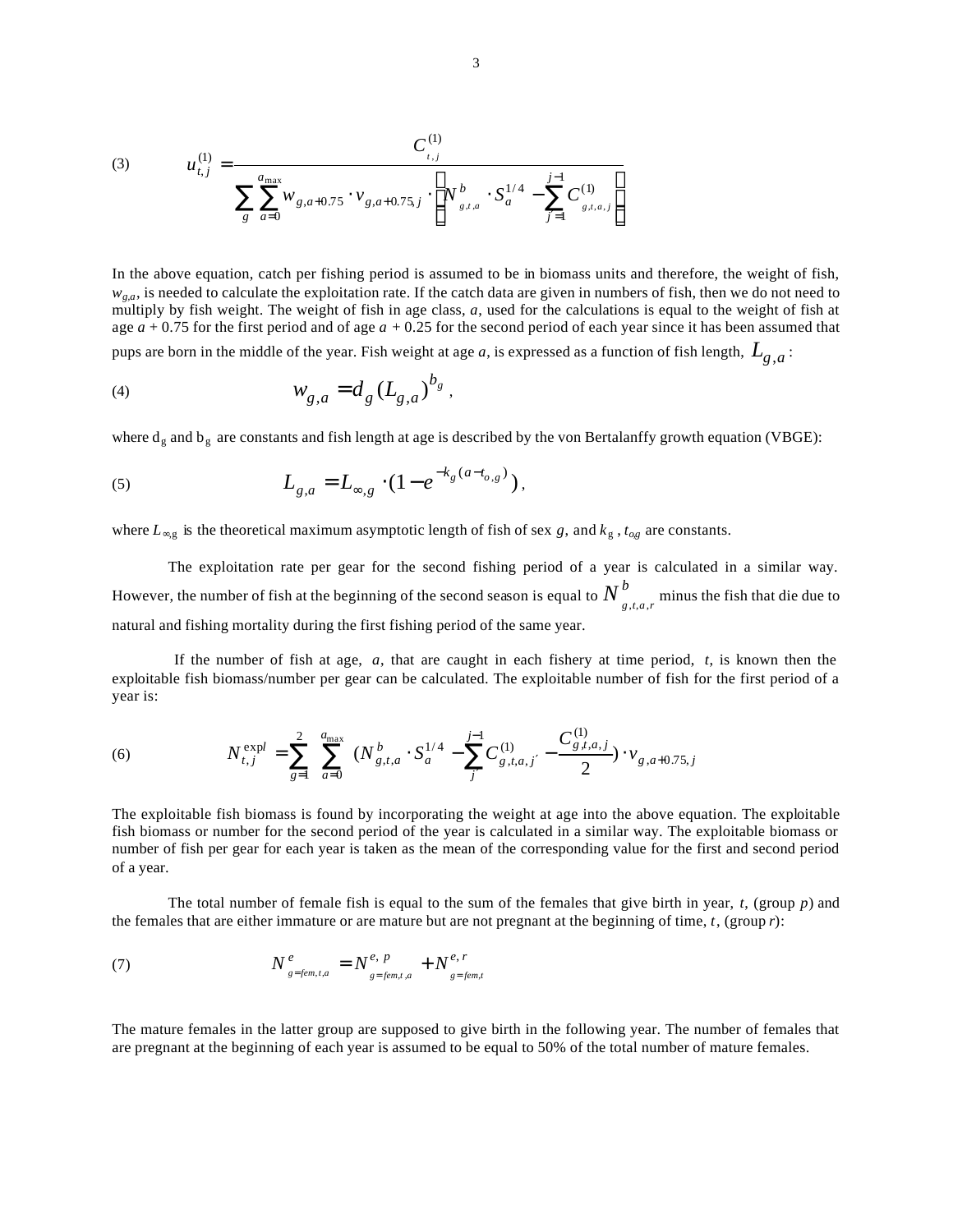The number of pups born each year is calculated as the product of pregnant females of age,  $a, N^{b,p}$ . ,*t*, *b p*  $N_{g=fem,t,a}^{b,p}$ , times the fecundity per age. We assume that pupping is a biannual process. The number of pups that are born in year *t* depends on the fraction of pregnant females at the beginning of year *t* that survive to give birth in the middle of the year:

(8) 
$$
N_{0,t} = \sum_{a=1}^{a_{\text{max}}} (N_{g=fem,t,a}^{b,p} S_a^{1/4} - \frac{N_{g=fem,t,a}^{b,p}}{N_g^{b} S_{g=fem,t,a}^{(1)}} C_{g=fem,t,a}^{(1)}) \cdot S_a^{1/4} \cdot \overline{\Phi}_a
$$

where  $\overline{\Phi}_a$  is the number of pups per pregnant female of age *a*. Pups survival,  $S_0$ , is calculated using the Beverton-Holt (Beverton and Holt, 1957) stock-recruitment function.

If  $y_1$  is the year when exploitation of the stock started, then we can calculate the number of fish at the beginning of this year assuming that the population is equal to the virgin population. If catch series that extend back to  $y<sub>I</sub>$  are not available we can treat the mean catch during the years for which no data are available as an uncertain random parameter (McAllister *et al.*, 2001). If the number of pups under virgin conditions is  $N_{0, y_1}$ , then the total number of fish in each age-class at the beginning of year *y1* is:

(9) 
$$
N_{g,y_1,a} = \begin{cases} f_g \cdot N_{0,y_1} \cdot S_a^{1/2} & a = 0 \\ f_g \cdot N_{0,y_1} \cdot \prod_{a'=0}^{a-1} S_{a'} \cdot S_a^{1/2} & 0 < a \le a_{\text{max}} - 1 \\ & \sum_{\substack{a_{\text{max}}-1 \\ \text{all} \ S_{a'} \\ 1 - S_{a_{\text{max}}}} \cdot S_{a_{\text{max}}^{\text{all}}}^{1/2} & a = a_{\text{max}} \end{cases}
$$

where the number of pups under virgin conditions can be calculated if the biomass of fish under virgin conditions, *B*o, is known:

(10) 
$$
N_{0,t} = \frac{B_o}{\sum_{g} f_g \left[ w_{g,0.5} + \sum_{a=1}^{a_{\text{max}}-1} w_{g,a} \prod_{a'=1}^{a-1} S_{a'} + w_{g,a_{\text{max}}} \frac{\prod_{a'=1}^{a_{\text{max}}-1} S_{a'}}{1 - S_{a_{\text{max}}}} \right]}
$$

If the biomass of mature fish under virgin conditions is used instead of the total virgin biomass the summation over age in the above equations must start from the age at maturity.

#### *Statistical framework*

The assumptions used for the catch in the period from  $y_1$  until the earliest year for which catch data were available was that the catches during this period (historical catches) remained constant. The parameters virgin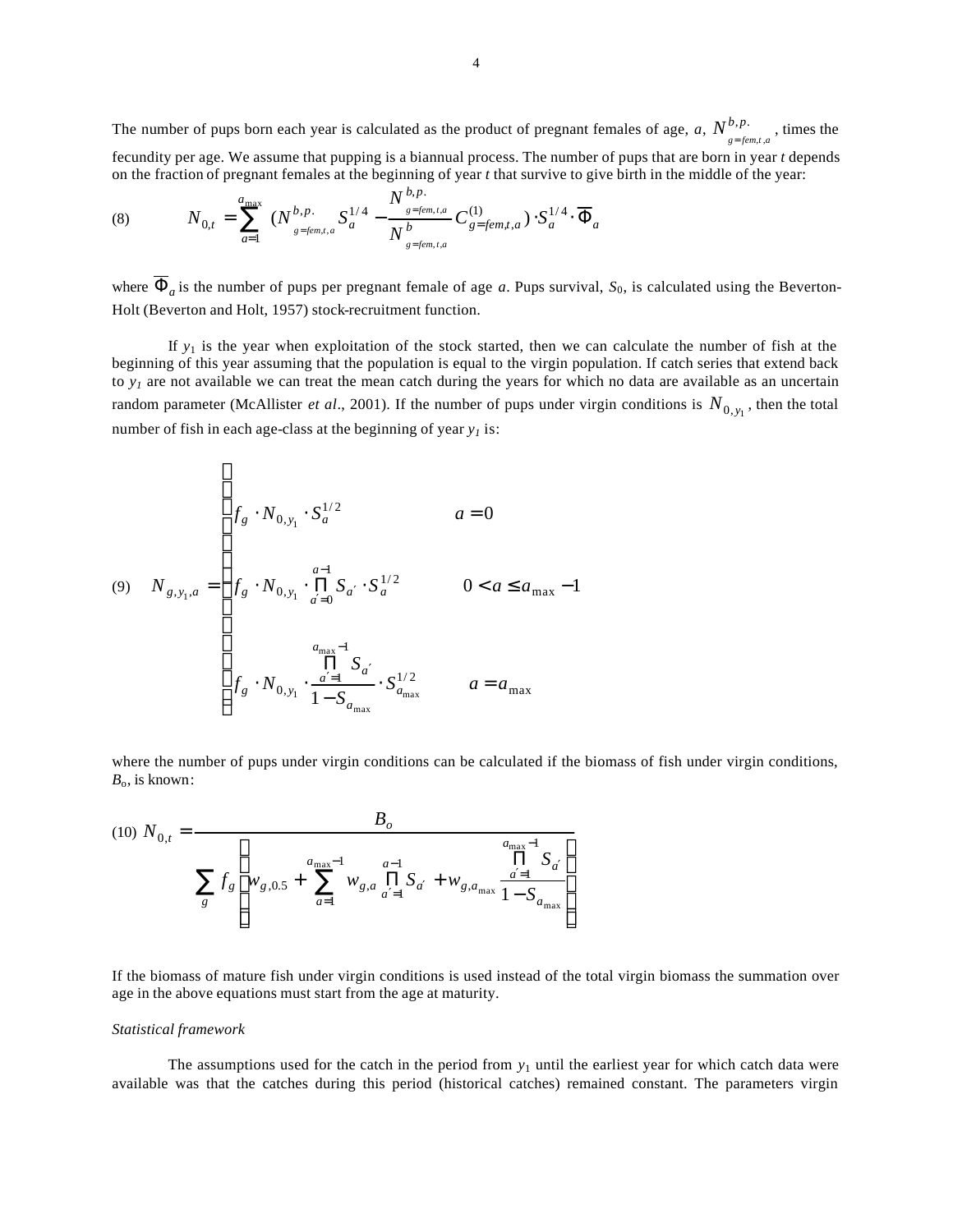biomass,  $B_0$ , pup survival at low densities, A, and historical catches for commercial and recreational fisheries  $C_{his}^{rec}$ ,  $C_{his}^{com}$  were estimated parameters. Furthermore, the constants of proportionality,  $q_{jk}$ , and the variance,  $s_{jk}$ , for each relative abundance series *k* that corresponds to gear *j*, were also estimated.

Bayesian statistical methods were used to fit the model to the data and estimate the above parameters. Prior distributions were constructed for each of the uncertain parameters; uninformative priors were used for the parameters for which no information was available.

If  $p(\mathbf{q}_n)$  is the joint prior probability density function for a set of values of the estimated parameters,  $\mathbf{q}_n$ , then the value for the posterior probability density function for this set of values, given the data, *I*, is:

(11) 
$$
p(\mathbf{q}_n | \mathbf{I}) \approx p(\mathbf{q}_n) L(I | \mathbf{q}_n),
$$

where  $L(I | q_n)$  is the likelihood function of the datafor this set of values of the uncertain parameters of the model. It is assumed that all the observations are independent and that the observed values from each abundance series,  $I_{i,kt}$ , are log-normally distributed about the corresponding value predicted by the model,  $q_{j,k}B_{j,k,t}$ :

(12) 
$$
I_{j,k,t} \sim \log normal(q_{j,k} N_{j,t}^{\text{expl}}, \mathbf{S}_{j,k}^2)
$$

 $N_{j,t}^{\text{expl}}$  $\int_{t}^{XPI}$  denotes the annual exploitable number of fish that corresponds to observation  $I_{j,k,t}$ ,  $q_{j,k}$  is the constant of proportionality for the series,  $k$ , that comes from fishery *j* and  $s_{ik}$  is the lognormal standard deviation for residual errors between the observed and predicted values for each series of relative fish abundance. The equal weight method is used to weight the points of each of the relative abundance series. The loglikelihood function of the data for one potential set of values for the uncertain parameters of the model,  $q_k$ , is (McAllister and Kirkwood, 1998, McAllister *et al*., 2001):

(13) 
$$
\ln L(I | \mathbf{q}_n) = \sum_{j} \sum_{t} -\frac{1}{2\mathbf{s}_{j,k}^{2}} \left( \ln \frac{I_{j,k,t}}{q_{j,k} B_{j,t,k}^{\exp l}} \right)^{2} - \ln(\mathbf{s}_{j,k}) - \ln(I_{j,k,t}) - \frac{1}{2} \ln(2\mathbf{p})
$$

An alternative weighting method such as the inverse variance weighting method could also be used which would allow for the annual estimate of the CV's for sampling error for each of the relative abundance series to be taken into account.

#### *Parameter values and assumptions*

The values of the fixed parameters of the model for sandbar shark are shown in Table 1 and Figure 1. It has been assumed that pupping is a biannual process (50% of the mature fish give birth in a given year and the rest of the mature fish give birth in the following year) and takes place in the middle of each year (Merson and Pratt, 2001). The gestation period was assumed to last approximately a year (Smith *et al*., 1998; Sminkey and Musick, 1996). Catch data from 1981 to 2001 and various fishery dependent and independent relative abundance indices (NMFS 1998 and 2002) were used while 1965 was assumed to be the first year of exploitation. Since there were no catch data for the recreational and commercial fisheries that operated in U.S. waters during the period 1965-1981, catches for the recreational and commercial fleets over this period were assumed to be constant and treated as estimated parameters.

Due to lack of information, non-informative priors were used for  $s_{i,k,t}$  and  $q_{j,k}$ . Informative prior were used for pups survival (~lognormal [0.6, 0.3]), virgin biomass  $(log(B_0)~U[log(10^6 \text{Kg}), log(4 \text{x} 10^8 \text{K})])$  and historical catches ( $C_{his}^{com} \sim$  Lognormal[50000, 0.5<sup>2</sup>],  $C_{his}^{rec} \sim$  Lognormal[40000, 0.5<sup>2</sup>].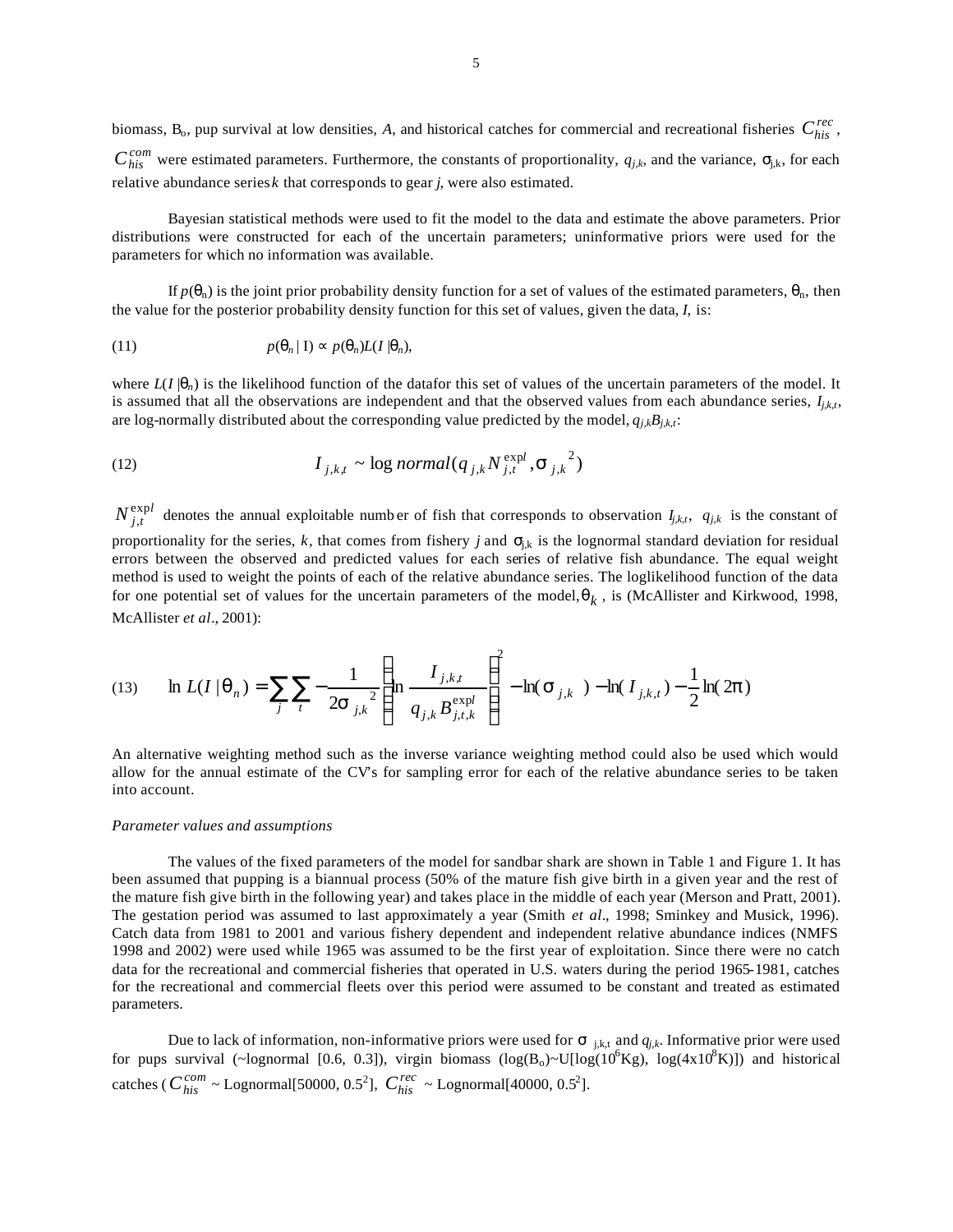#### *Estimation of the posterior distribution*

We approximated the posterior joint probability distribution of the estimated parameters using the SIR (sampling/importance resampling) algorithm (McAllister and Ianelli, 1997; McAllister and Kirkwood, 1998). After the importance draws had reached convergence according to the maximum weight and CV(weight)/CV(likelihood\*priors) criteria, we used importance resampling to subsample 5000 draws. These draws were used to calculate the marginal posterior probability distributions, mode and mean values and CV's for parameters of interest such as current size of stock relative to the virgin one, pup survival at low density and historical catches.

### *Harvest strategies*

Using the results of the model for the current status of the stock and the predicted values of the estimated parameters we projected the population into the future under different management options.

The management options considered were the following.

### 1. *No fishing mortality*

The population was projected in the future assuming that no fishing was taking place. The number of fish in each age class in 2001 for the set of values of the estimated parameters chosen had been calculated and the model was run using these values as starting values while catch was assumed to be equal to zero. The run for all the scenarios presented below also projects the population in the future starting from 2001.

#### *2. 1999 FMP for catches in number.*

#### *Commercial TAC = 78% of 1997 commercial harvest in numbers = 32,304 sharks*

### *Recreational TAC = 18% of 1997 recreational harvest in numbers = 7,491*

According to the decision analysis in the 1999 HMS FMP (NMFS 1999, chapter 3, page 67), sandbar mortality should be cut by 82% in numbers for the recreational fishery, and by 22 % (numbers) or 8% (weight) for the commercial fishery from the 1997 harvest levels.

### *3. Recreational fishery vs commercial fishery*

- a. Only the recreational fishery is allowed to operate. Total catch in numbers is equal to the maximum number of fish that can be caught without causing reduction in the current size of the population.
- b. Only the commercial fishery is allowed to operate. Total catch in numbers is equal to the maximum number of fish that can be caught without causing reduction in the current size of the population

# *4*. *Minimum and/or maximum size restrictions.*

a. Fish smaller than 90 cm fork length could not be caught. b. Immature fis h could not be caught (<105 cm fork length). c. Fish bigger than 200 cm fork length could not be caught.

The number of fish that could be caught without causing further decrease in the size of the stock is calculated. To find the maximum catch that fulfilled these requirements when both the commercial and recreational fishery are allowed to operate we assume that the catch from the commercial fishery are much greater than the catch from the recreational fishery. The ratio of the commercial catches to recreational catches is assumed to be equal to 1:5 which is similar to the ratio of the recreational catch to the commercial catch under the 1999 FMP for catches.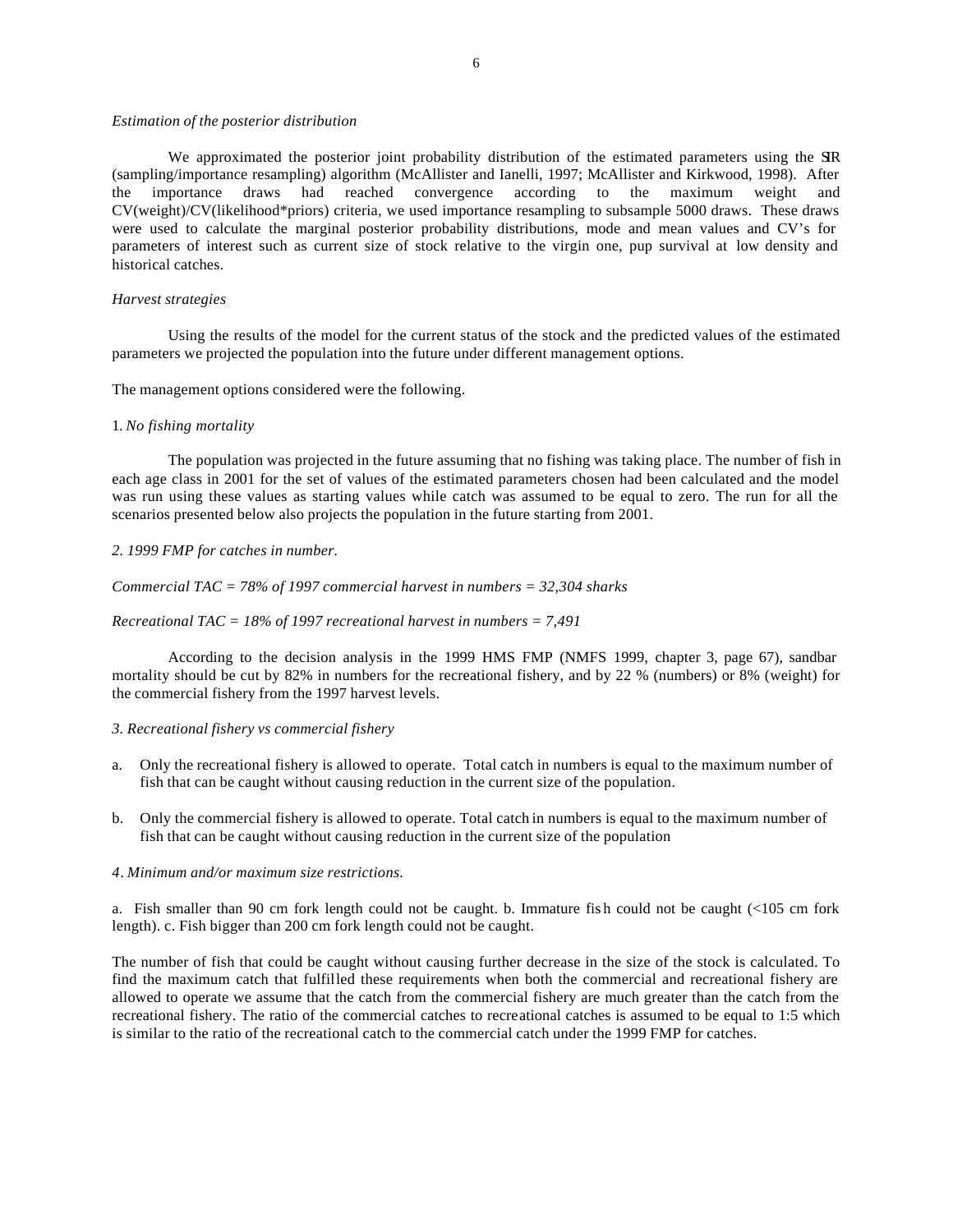### *5*. *Temporal closure of the fishery*

commercial fishery was allowed to operate.

Commercial and/or recreational fishery is allowed to operate only in certain periods of the year. Combinations of temporal closure with other measures such as size restrictions are also considered. The same ratio of the commercial to the recreational catches as the one given above was used.

#### **Results**

The results of the model for the current status of the stock were characterised by high uncertainty which was, partly, due to the limited information in the catch and relative abundance data that were used. The predictions of the model that corresponded to the mode of the likelihood function showed that the population in numbers has decreased to 40% of the population under virgin conditions while the decrease in number of mature fish is even greater (Fig. 2, Table 2). According to the mean values of the estimated parameters though, the current size of the population was approximately equal to 60% of the size of the population under virgin conditions. Utilisation of more detailed abundance indices, (i.e. different indices for different age groups (NMFS, 2002)) and a more accurate estimation of the catch data could improve the accuracy of the model predictions.

The modal values of the estimated parameters were used as input for the deterministic projection part of the calculations. The model was run for 50 years starting fom 2001 under different assumptions for fisheries management. Although decision analysis could be done in this modelling framework, it was decided that, as a first step, the results of the deterministic projections could be used for comparing management strategies.

The model was originally run without any future exploitation to evaluate the rate of recovery of the population (Table 3). Under the no fishing assumption the population became equal to 48% of the virgin population in numbers by 2050 (50% in mature fish number), showing an increase of approximately 20%. However, the predictions showed that the population would go commercially extinct in less than 25 years under the current catches scenario. Similar results were obtained under the 1999 FMP scenario for catches.

To evaluate the effects of the selectivity of each gear used by the different fisheries (commercial, recreational) (Fig. 1) we ran the model for each of the fisheries, separately. The population was projected in the future assuming that only recreational fishery would operate and the reduction in the total catch in numbers relative to the current catch which was required to sustain the population at its current size was calculated (Table 3). The model was run again assuming that only the commercial fishery was allowed to operate and the replacement yield in numbers,  $C_{com}^{ref}$ , for the current size of the population, which is the yield that can be taken without affecting the current size of the population, was calculated (Table 3). The results showed that the catch in numbers that was sustainable when only the recreational fishery operated could not be sustained by the population when only the

Since the recreational fishery exploits young fish while the commercial fishery targets mainly larger fish these results imply that the population is more sensitive to removals of large immature and mature fish than to the removal of smaller immature fish.

The replacement yield at the current population size when the commercial only fishery was assumed to operate was much smaller than the current catches (11%) (Table 3). Using this value for the replacement yield in numbers,  $C_{com}^{ref}$ , and in biomass,  $Y_{com}^{ref}$ , as a reference point we investigated whether an increase in the replacement yield in numbers and/or biomass, would be possible under different management measures. The management measures considered were minimum and maximum size restrictions, change in selectivity and temporal closure of the fishery (Table 4).

As mentioned above, the replacement yield in numbers at the current size of the population was greater for the recreational than the commercial fishery (Table 3). However, the replacement yield in biomass for the recreational only fishery was less than the replacement biomass yield for the commercial only fishery.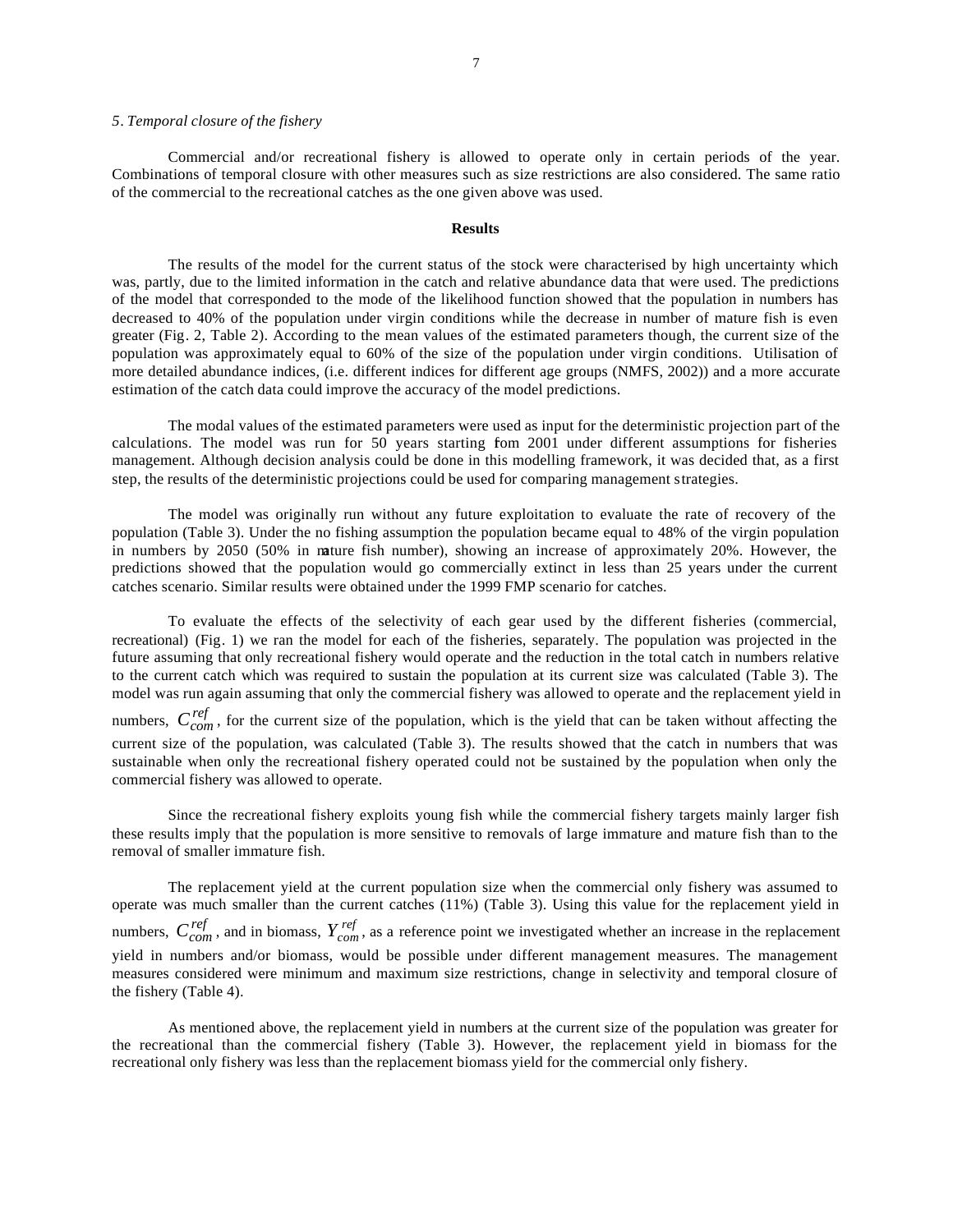In order to ensure that enough fish would reach the age at maturity, one of the management measures applied did not allow any fishing for immature fish (length < 105 cm FL). Under this assumption the replacement yield, when the commercial only fishery operated, was 38% smaller than the  $C_{com}^{ref}$ . The replacement yield in biomass presented an increase of 21% relative to the reference yield,  $Y_{com}^{ref}$ , since the weight of fish caught in this case was greater than the weight of fish caught when the whole population could be exploited. When both commercial and recreational fishery were allowed to operate but there were minimum and maximum size restrictions the replacement yield in numbers increased relative to the reference one but the replacement biomass yield declined to 87% of the reference replacement biomass yield,  $Y_{com}^{ref}$ . The replacement yield in both numbers and biomass were greater than the reference ones when temporal closures of the fisheries were introduced. The replacement biomass yield (commercial + recreational) became equal to  $Y_{com}^{ref}$  when the commercial fishery was allowed to operate only in the second half of the year and the recreational could operate the whole year round but with minimum size restriction. The value of the replacement biomass yield increased by 3% relative to the reference value when a temporal closure for the recreational fishery was also introduced (no size restrictions for any of the fisheries). The increase in the replacement catch in numbers relative to the reference value was 7% and 16 %, respectively.

Since, the values that each of the estimated parameters could take varied considerably, the projections were repeated using the mean instead of the modal values of the estimated parameters. The number of fish that could be caught by the commercial fishery without causing any decrease in the current size of the population (replacement yield in numbers) was approximately 16000 fish (replacement yield in biomass:  $Y_{com}^{ref} \sim 5 \times 10^5$ Kg). This is less than one third of the number of fish caught by the commercial fishery in 2001. The predictions of the model regarding the current status of the stock that corresponded to the mean values of the estimated parameters showed that the current status of the stock is less depleted than in the previous case (Table 2). Nevertheless, the projections showed that the population could not sustain the current level of exploitation. The results of the projections using the mean values of the estimated parameters are shown in Table 5.

The results of the projections for each set of input parameters (mean and modal values of the estimated parameters) were compared to each other to evaluate the sensitivity of the model predictions to the choice of the values of the estimated parameters. Although the quantitative results of the projections for the two different set of values presented some differences, the qualitative predictions of the model were not affected by the change in the values of the estimated parameters.

# **Discussion**

Although it is difficult to derive conclusion about the status of the stock due to the considerable uncertainty in the model predictions, it is unlikely that the current levels of exploitation are sustainable. The uncertainty in the model predictions could be reduced if more informative exploitation and abundance data are used. The choice of the weighting method applied is also a source of uncertainty. Equal weighting was used for the calculations described here, however, other methods could also be applied to evaluate the sensitivity of the model predictions to the weighting method used.

The replacement yield in numbers and biomass depended on the measures applied for the management of the shark fishery. Some management measures resulted in an increase in the number of fish caught and some in an increase in the yield biomass. Thus, it is important to provide catch in both biomass and number of fish to describe the exploitation of the stock. Furthermore, in such cases, the evaluation of the potential financial benefits of each management option would be necessary for the adoption of the most effective measure. Nevertheless, measures that allowed for part of the population to be protected from fishing during some periods of the year such as temporal fishery closures resulted in an increase in the replacement yield in both numbers and biomass. Such measures could be more appropriate for the management of species of low productivity like sandbar shark than conventional measures such as catch reduction. The enforcement of temporal fishery closures may also be easier than the enforcement of measures such as size restrictions.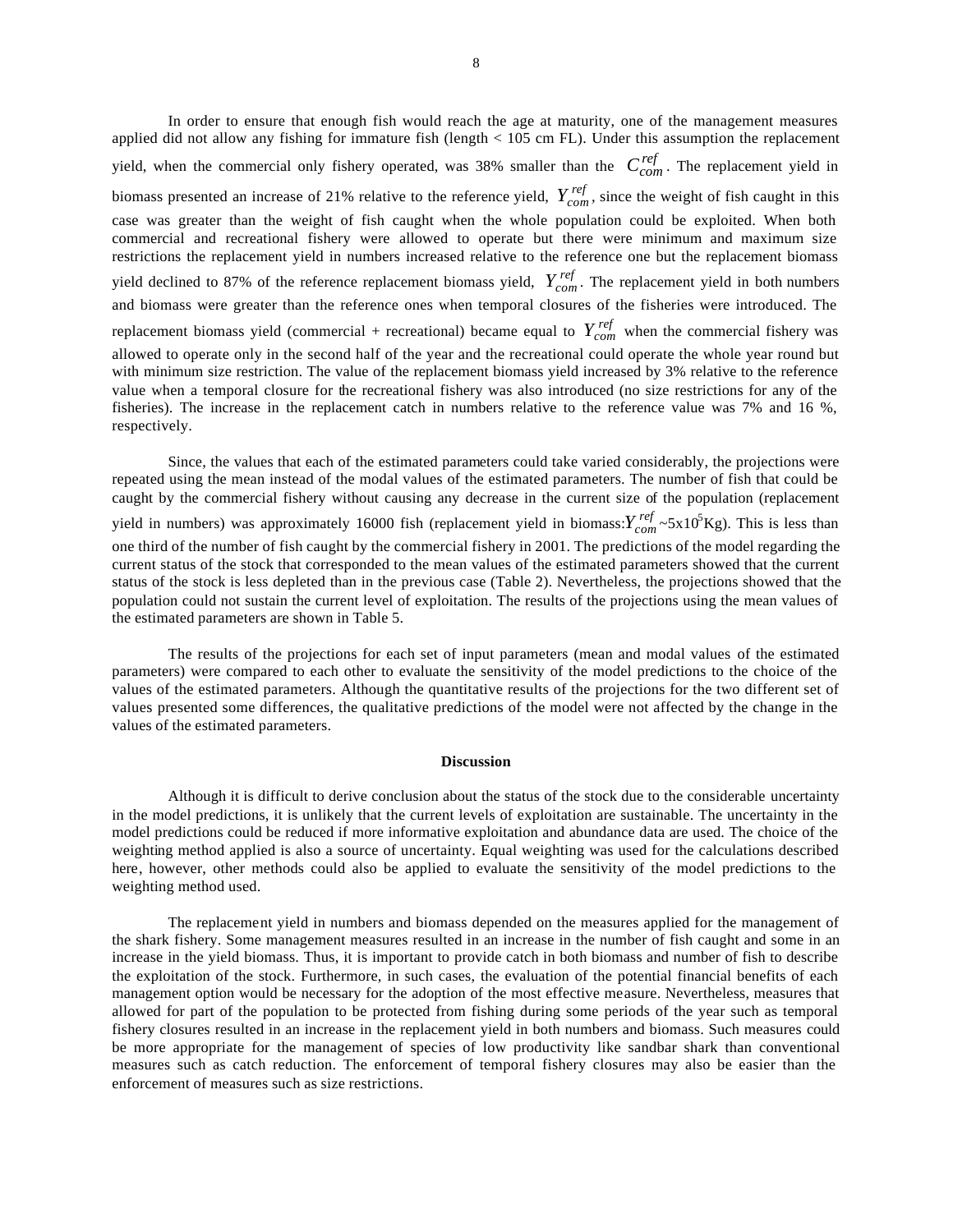The population seems to be more sensitive to removals of mature individuals than to removals of young fish. A reason for this is because the survival of older fish is greater than the survival of young fish and therefore, the removal of young fish has a smaller impact on the size of the population since a proportion of the fish caught would die from natural causes. The replacement yield in numbers predicted when selectivity for mature fish was used was smaller than the replacement yield when immature fish were mainly targeted but the replacement biomass yield was greater in the former case. Thus, the assumptions for the selectivity used could influence, considerably the predictions of the model about key parameters such as MSY which are often used to set the catch quota for a fishery and evaluate the rebuilding potential of a population.

The modelling framework presented here requires more information than the frameworks currently used to provide advice for the management of many shark species. However, it allows for the simulation of age-dependent processes and can be used to test a great variety of management options such as size limits, gear restrictions and partial protection of certain age-classes. Furthermore, many shark species have biological characteristics similar to those of the sandbar shark. Thus, this framework could also be extended to evaluate the potential effects of different management options on the population of other shark species.

### **Acknowledgements**

Financial support was provided by the David and Lucile Packard Foundation, and the Constantine S. Niarchos Fellowship in Marine Conservation (for E. Babcock's work). Variations of this model were presented to the 2001 ICCAT Bycatch Working Group, and the 2002 National Marine Fisheries Service Shark Evaluation Workshop; thanks to the members of both working groups for comments on the drafts.

#### **References**

- BARROWMAN, N.J. and R.A. Myers. 2000. Still more spawner-recruitment curves: the hockey stick and its generalizations. Can. J. Fish. Aquat. Sci. 57; pp. 665-676
- BEVERTON, R. J. and S. J. Holt. 1957. On the Dynamics of Exploited Fish Population. Her Majesty's Stationary Office,
- BREWSTER-GEISZ K. J. and Miller T. J. 2000. "Management of the sandbar shark, Carcharhinus plumpeus: implications of a stage-based model." Fishery Bulletin 98: 236-249.
- CASEY, J. G. and L. J. Natanson. 1992. Revised estimates of age and growth of the sandbar shark (*Carcharhinus plumbeus*) from the western North Atlantic. Can. J. Fish. Aquat. Sci. 49: 1474- 1477.
- CORTÉS, E. 1998. Demographic analysis as an aid in shark stock assessment and management. Fisheries research 39; pp. 199-208
- MCALLISTER, M. K., E. K. Pikitch and E. A. Babcock. 2001. Using demographic methods to construct Bayesian priors for the intrinsic rate of increase in the Schaefer model and implications for stock rebuilding. Can. J. Fish. Aquat. Sci 58; pp. 1871–1890
- MCALLISTER, M. K. and G. P. Kirkwood. 1998. Bayesian stock assessment: a review and example application using the logistic model. ICES J. Mar. Sci. 55; pp. 1031-1060
- MCALLISTER. M. K. and J. N. Ianelli. 1997. Bayesian stock assessment using catch-age data and the Sampling/Importance Resampling Algorithm. Can. J. Fish. Aquat. Sci. 54; pp. 284–300.
- NMFS. 1999. Final Fishery Management Plan For Atlantic Tuna, Swordfish, and Sharks. April 1999. Highly Migratory Species Management Division, Office of Sustainable Fisheries, National Marine Fisheries Service Silver Spring, Maryland
- NMFS (National Marine Fisheries Service). 1998. Report of the Shark Evaluation Workshop. National Oceanic and Atmospheric Association. National Marine Fisheries Service. Southeast Fisheries Science Center. 3500 Delwood Beach Road. Panama City, FL 32408.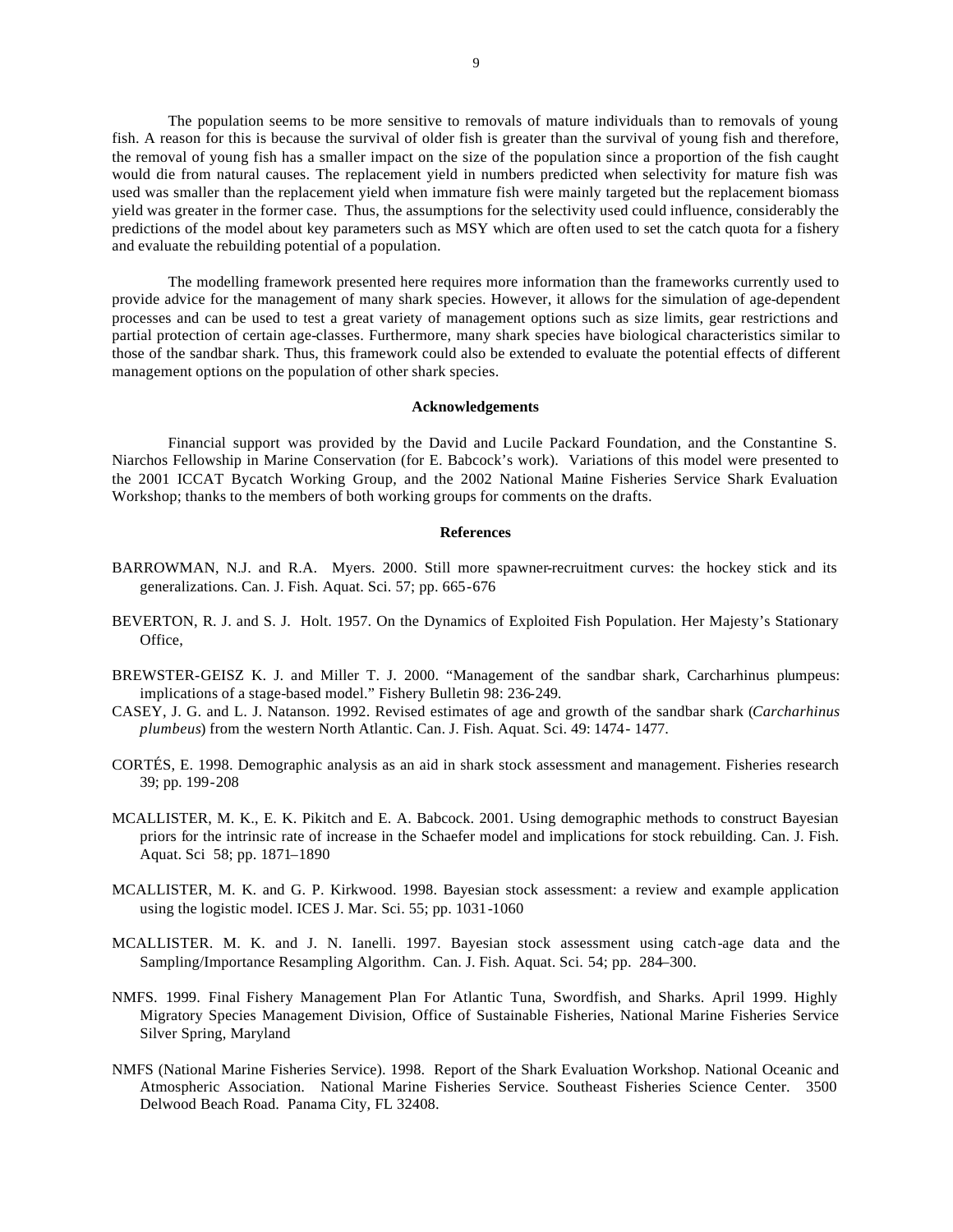- NMFS (National Marine Fisheries Service). 2002. Report of the Shark Evaluation Workshop. National Oceanic and Atmospheric Association. National Marine Fisheries Service. Southeast Fisheries Science Center. 3500 Delwood Beach Road. Panama City, FL 32408.
- NOAA 2001, http://www.publicaffairs.noaa.gov/releases2001/nov01/noaa01110.html . *last accessed*: 15/8/02
- PUNT, A., E., and T. I. Walker. 1998. Stock assessment and risk analysis for the school shark (*Galeorhinus galeus*) off southern Australia. Mar. Freshwater Res. 49; pp. 719-31
- RICKER, W. E. 1954. Stock and recruitment. J. Fish. Res. Board Can. 11; pp. 559-623
- RUND MERSON, R. and H. L. Pratt, Jr. 2001. Distribution, movemnets and growth of young sandbar sharks, *Carcharhinus plumbeus*, in the nursery grounds of Delaware Bay.
- SIMPFENDORFER, C. A., Donohue, K. and Hall, N. G. 2000. Stock assessment and risk analysis for the wiskery shark (furgaleus macki (Whiley)) in south-western Australia. Fisheries research 47: 1-17
- SMINKEY, T. R., and J. A. Musick. 1996. Demographic analysis of the sandbar shark, *Carcharhinus plumbeus*, in the western North Atlantic. Fish. Bul. 94; pp. 341-347
- SMINKEY, T. R., and J. A. Musick. 1995. Age and growth of the sandbar shark, *Carcharhinus plumbeus*, before and after population depletion. Copeia 4: 871-885
- SMITH, S., E., D. W. Au. and C. Show. 1998. Intrinsic rebound potentials of 26 species of Pacific sharks. Mar. Freshwater Res. 49; pp. 663-78
- SPRINGER, S. 1960. Natural History of the Sandbar Shark *Eulamia milberti*. Fishery Bulletin 61: 1-36.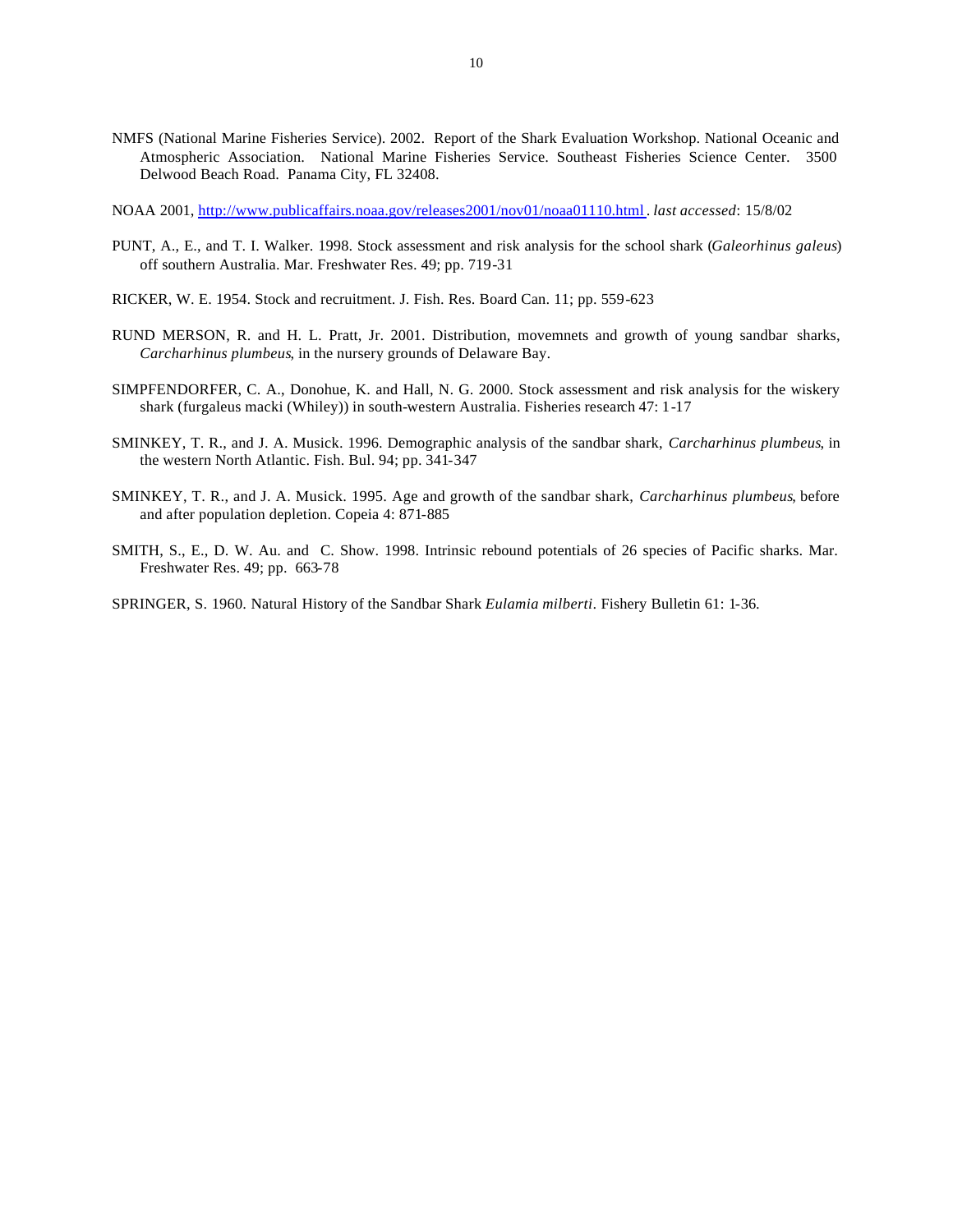| Parameter           | <b>Value</b>                                                                                       | <b>Source</b>                                  |
|---------------------|----------------------------------------------------------------------------------------------------|------------------------------------------------|
| $a_{\text{mat}}$    | 14, years, females<br>13 years, males                                                              | Sminkey and Musick, 1995<br>Smith et al., 1998 |
| $a_{\rm max}$       | 35 years                                                                                           |                                                |
| $b_{\rm g}$         | 3.0124 $g=1, 2$                                                                                    |                                                |
| $d_{g}$             | $1.0885x10^{-5}$ Kg                                                                                |                                                |
| $f_1, f_2$          | 0.5                                                                                                | Sminkey and Musick (1996)                      |
| $\mathbf k$         | $0.059$ , fem. $&$ males                                                                           | Sminkey and Musick, 1995                       |
| $L_{\infty}$        | 197 cm, females<br>184 cm, males                                                                   | Sminkey and Musick, 1995                       |
| $S_{a}$             | $0.72$ , a=1<br>$0.77$ , a=2<br>$0.80, a=3$<br>$0.82$ , a=4<br>0.85, 4 < a < 10<br>$0.9, a \ge 10$ | Cortés, 1998                                   |
| $t_{0}$             | -4.8, females<br>$-5.4$ , males                                                                    | Sminkey and Musick, 1995                       |
| $\overline{\Phi}_a$ | 9 pups                                                                                             | Springer 1960,<br>Sminkey and Musick, 1996     |
| $\Phi_{_a}$         | 0.5 for $a = a_{\text{mat}}$ ,<br>1 for $a > a_{mat}$                                              | Brewster-Geisz et al., 2000                    |

**Table 1**. Values of input parameters for sandbar shark (*Carcharhinus plumbeus*).

Relationships between fork length (FL) and total length (TL), and between precaudal length (PCL) and total length (TL) used: TL=1.34PCL-0.64 (Sminkey and Musick, 1995) FL=0.8265TL+1.3774 (Casey and Natanson, 1992)

**Table 2.** Summary statistics for the ratio of SSB in 2001 to SSB under virgin conditions, ratio of total number of fish in 2001 to the number of fish under virgin conditions, ratio of historic catches in the U.S. commercial and recreational fishery to the corresponding catches in 2001, and pup survival at low population sizes.

|                  | rSSB | $rN_{\text{tot}}$ | $rC_{0 (com)}$ | ${rC}_{0(rec)}$ | $S_{\text{pups}}$ |
|------------------|------|-------------------|----------------|-----------------|-------------------|
| Mode             | 0.36 | 0.40              | 0.26           | 0.32            | 0.56              |
|                  |      |                   |                |                 |                   |
| Mean             | 0.60 | 0.63              | 0.86           | 0.89            | 0.58              |
|                  |      |                   |                |                 |                   |
| <b>Median</b>    | 0.66 | 0.69              | 0.59           | 0.69            | 0.58              |
| <b>Standard</b>  |      |                   |                |                 |                   |
| <b>Deviation</b> | 0.17 | 0.17              | 0.68           | 0.84            | 0.07              |
|                  |      |                   |                |                 |                   |
| <b>CV</b>        | 0.29 | 0.27              | 0.86           | 0.90            | 0.12              |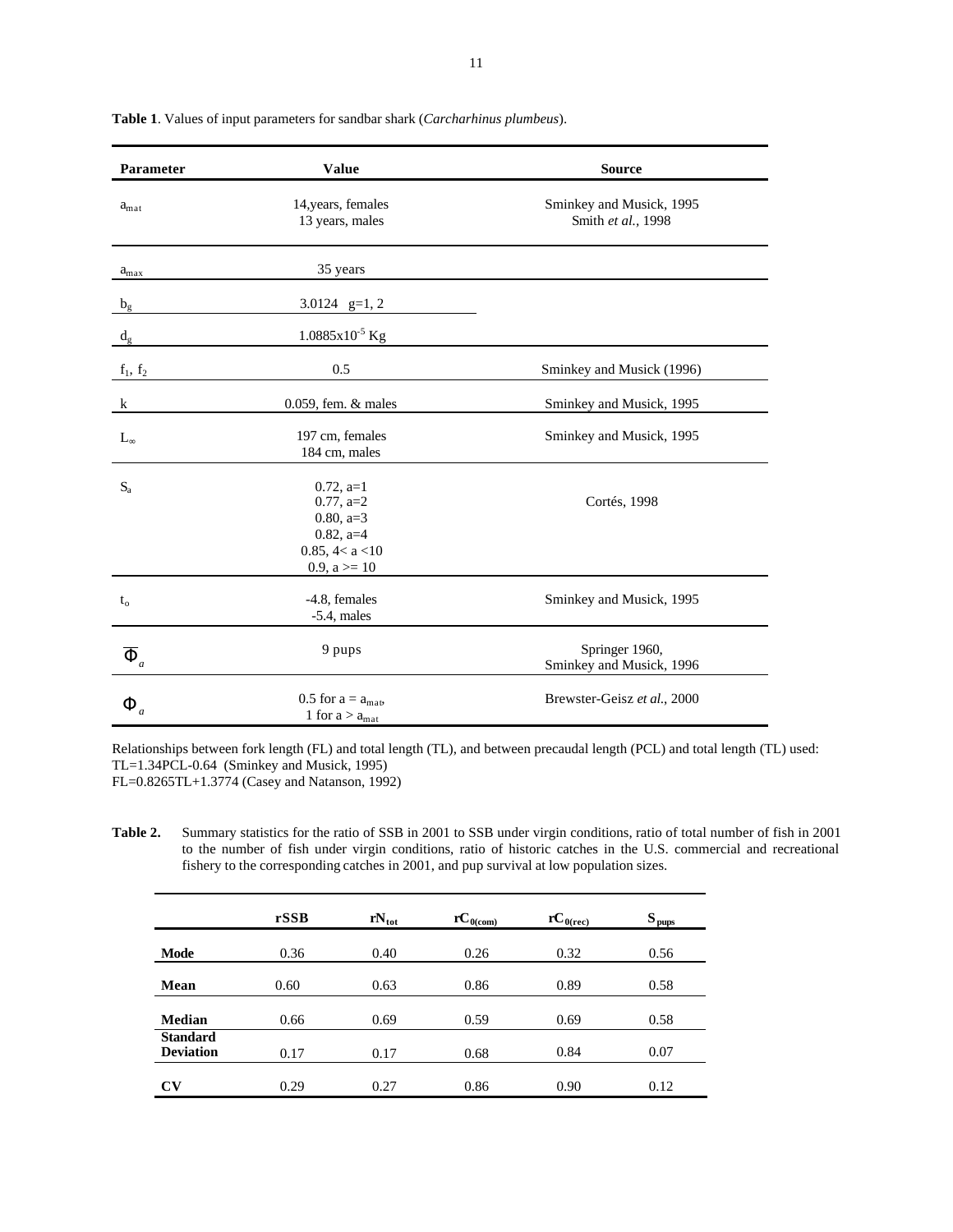**Table 3.** Future status of the stock expressed as the ratios of the mature fish and total fish in the future to the mature fish under virgin conditions and total fish under virgin condition, respectively. Catch is given as the ratio of the predicted catch in 2050 to the total catch in 2001 (biomass and numbers) under different harvest strategies. The modal values of the estimated parameters have been used for the calculations.

| <b>Harvest</b>                                                                                  | $rN_{\text{tot}}$<br>$rN_{\text{mat}}$ |                  | $\overline{r}C_{0(\text{com})}$ |                | $\overline{\text{r}}$ C <sub>0(rec)</sub> |                |
|-------------------------------------------------------------------------------------------------|----------------------------------------|------------------|---------------------------------|----------------|-------------------------------------------|----------------|
|                                                                                                 |                                        |                  | <b>Number</b>                   | <b>Biomass</b> | <b>Number</b>                             | <b>Biomass</b> |
| No fishing                                                                                      | 0.48                                   | 0.5              |                                 | -              |                                           |                |
| Status quo                                                                                      |                                        | Depletion (2024) |                                 |                |                                           |                |
| 1999 FMP for catches (in numbers)                                                               |                                        | Depletion (2042) |                                 |                |                                           |                |
| Rec. fishery only. Replacement yield in<br>numbers (at current population size):<br>20000 fish  | 0.42                                   | 0.40             |                                 |                | 0.21                                      | 0.08           |
| <b>Commercial fishery only. Replacement</b><br>yield (at current population size): 6500<br>fish | 0.39                                   | 0.41             | 0.07                            | 0.10           |                                           |                |

**Table 4.** Future status of the stock, expressed as the ratios of the mature fish and total fish in the future to the mature fish under virgin conditions and total fish under virgin condition, respectively. Catch under different harvest options is given as percentage of the replacement yield in numbers and biomass at the current size of the population when only the commercial fishery operates (see Table 3). The modal values of the estimated parameters have been used for the calculations.

| <b>Harvest</b>                                                                       | $rN_{\text{mat}}$ | $rN_{\text{tot}}$ | $\overline{\mathbf{r}}\mathbf{C}_{0(\text{com})}$ |                | $\overline{\text{r}}\text{C}_{0(\text{rec})}$ |                          |
|--------------------------------------------------------------------------------------|-------------------|-------------------|---------------------------------------------------|----------------|-----------------------------------------------|--------------------------|
|                                                                                      |                   |                   | <b>Number</b>                                     | <b>Biomass</b> | <b>Number</b>                                 | <b>Biomass</b>           |
| <b>Fishery for mature fish only</b>                                                  | 0.39              | 0.41              | 62%                                               | 121%           | $\overline{\phantom{0}}$                      | $\overline{\phantom{a}}$ |
| $Com + rec$ . fishery. Size limit for<br>$very small + big fish$                     | 0.39              | 0.41              | 100%                                              | 75%            | 23%                                           | 12%                      |
| <b>Temporal</b><br>closure<br>for<br>com.<br>fishery. Minimum size limit for<br>rec. | 0.39              | 0.41              | 92%                                               | 90%            | 15%                                           | 8%                       |
| Temporal closure for com and<br>rec. fishery. No size limits                         | 0.39              | 0.41              | 100%                                              | 98%            | 16%                                           | 5%                       |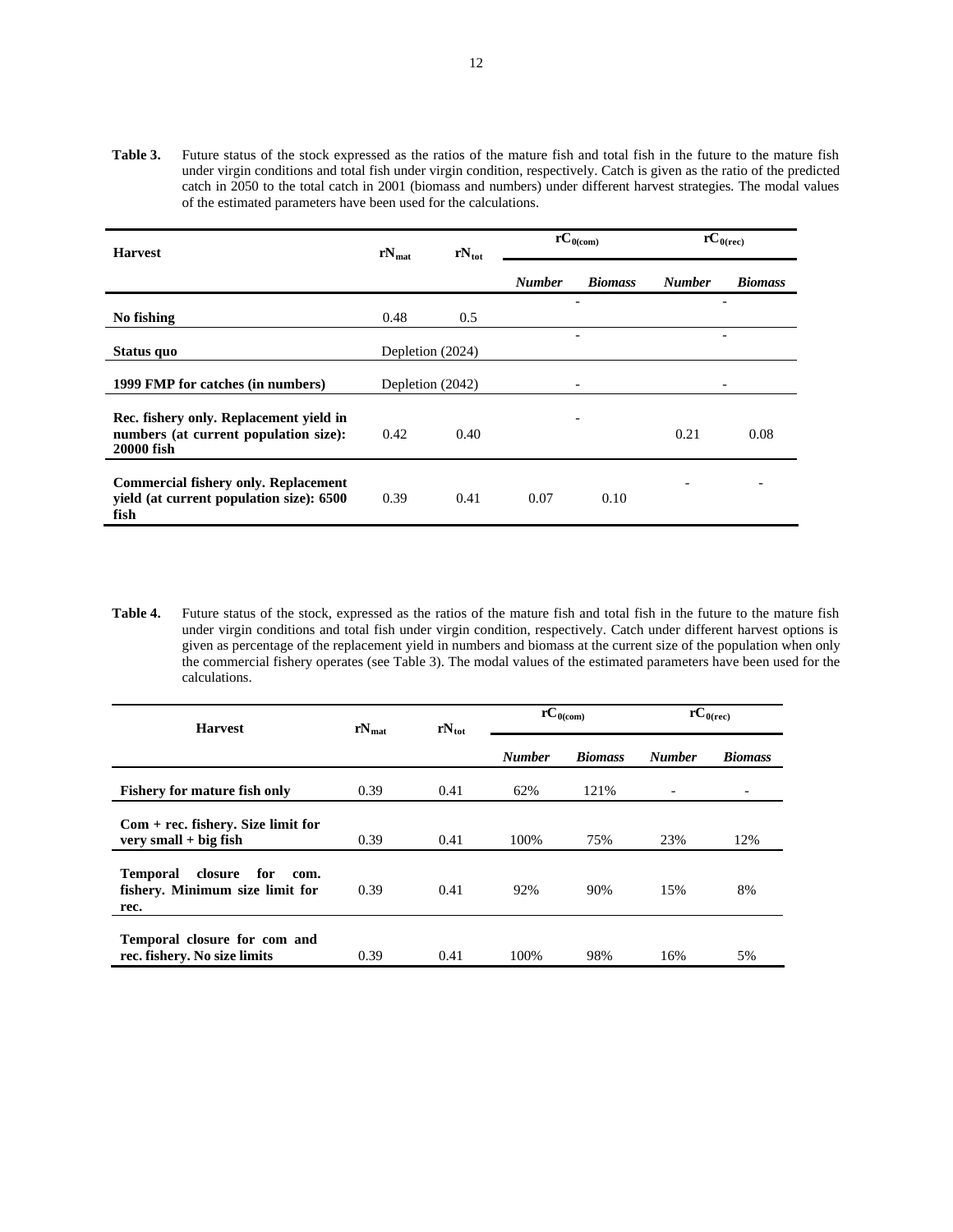**Table 5.** Future status of the stock, expressed as the ratios of the mature fish and total fish in the future to the mature fish under virgin conditions and total fish under virgin condition, respectively. Catch under different harvest options is given as percentage of the replacement yield in numbers (16419 fish) and biomass (500645 kg) at the current size of the population when only the commercial fishery operates. The mean values of the estimated parameters have been used for the calculations.

|                                                                            | $rN_{\text{mat}}$ |                   | $\overline{rC}_{0 (com)}$ |               | $\overline{rC}_{0(rec)}$ |               |
|----------------------------------------------------------------------------|-------------------|-------------------|---------------------------|---------------|--------------------------|---------------|
| <b>Harvest</b>                                                             |                   | $rN_{\text{tot}}$ |                           |               |                          |               |
|                                                                            |                   |                   | <b>Numbe</b>              | <b>Biomas</b> | <b>Numbe</b>             | <b>Biomas</b> |
|                                                                            |                   |                   | r                         | S             | r                        | S             |
| Fishery for mature fish<br>only                                            | 0.66              | 0.69              | 67%                       | 110%          |                          |               |
| $Com + rec.$ fishery. Size<br>limit for very small $+$ big<br>fish         | 0.66              | 0.69              | 91%                       | 68%           | 20%                      | 23%           |
| Temporal<br>closure<br>for<br>com. fishery. Minimum<br>size limit for rec. | 0.66              | 0.69              | 87%                       | 85%           | 18%                      | 20%           |
| <b>Temporal closure for com</b><br>and rec. fishery. No size<br>limits     | 0.66              | 0.69              | 98%                       | 96%           | 18%                      | 5%            |



Fig. 1. The selectivity of the gears used by the commercial and recreational fishery.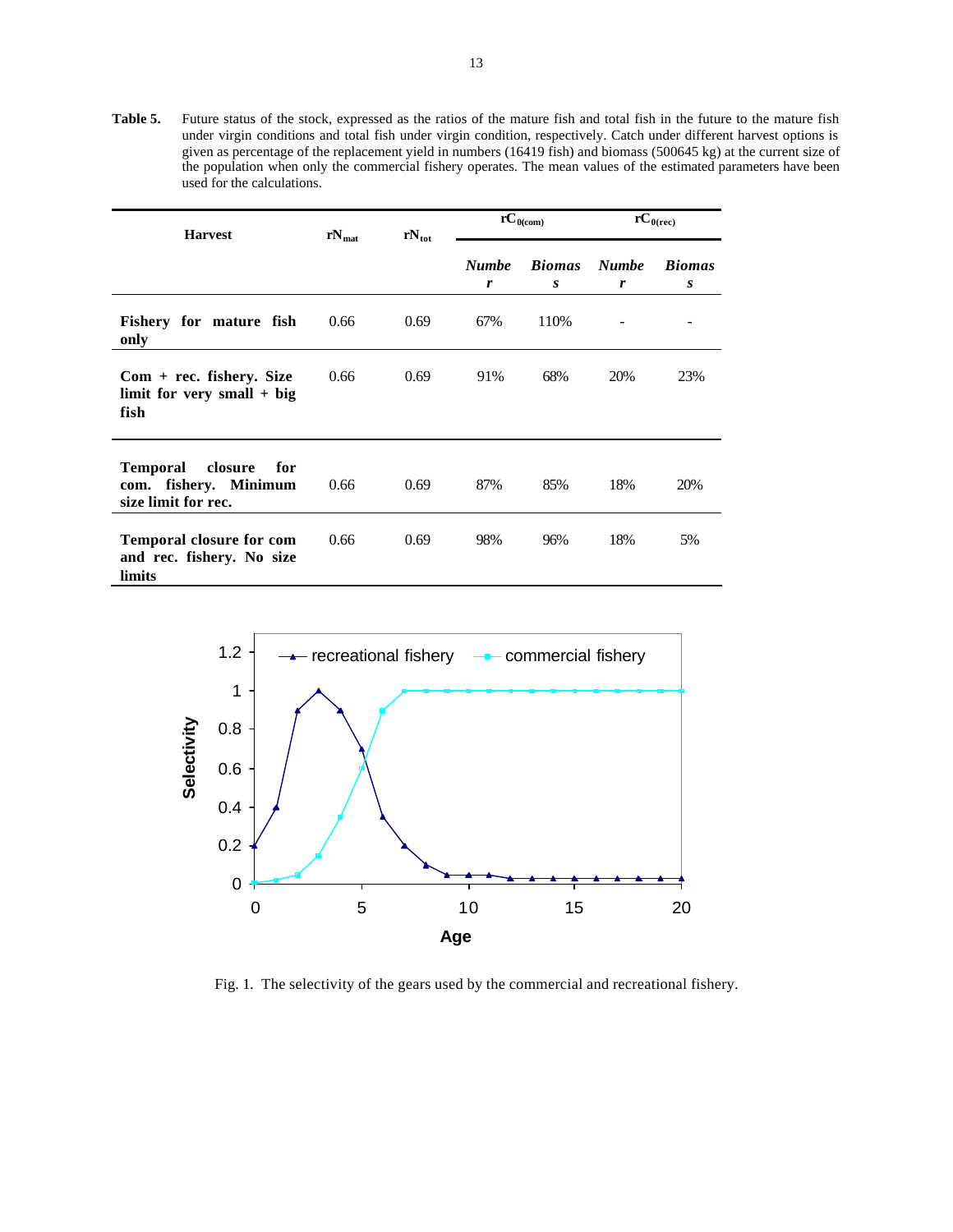

Fig. 2.Change in the total number of fish and number of mature fish over the years. Values are given as a percentage of the corresponding values under virgin conditions